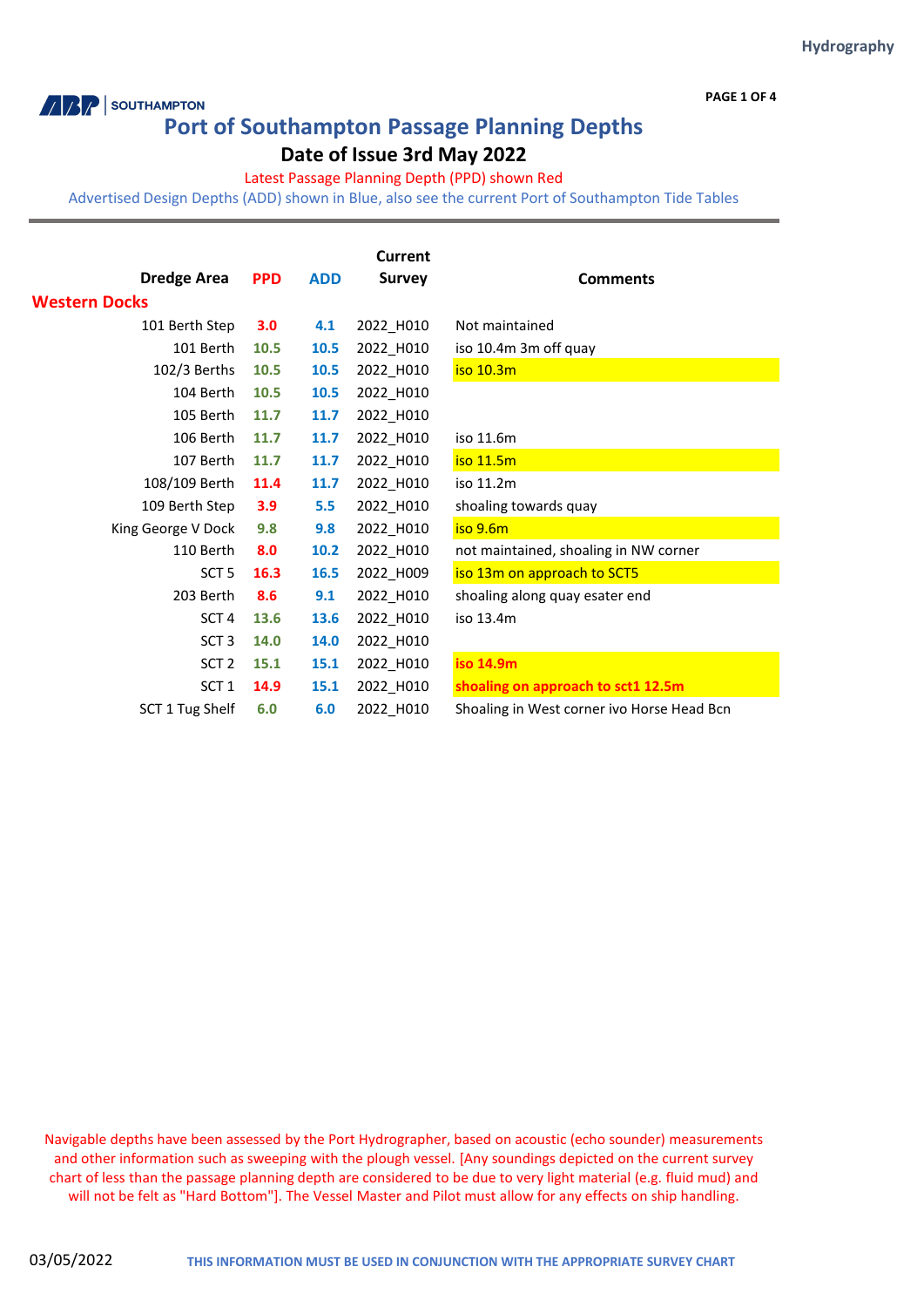

**PAGE 2 OF 4**

# **Port of Southampton Passage Planning Depths**

**Date of Issue 3rd May 2022**

Latest Passage Planning Depth (PPD) shown Red

Advertised Design Depths (ADD) shown in Blue, also see the current Port of Southampton Tide Tables

| Current                    |            |            |               |                                                |  |  |  |
|----------------------------|------------|------------|---------------|------------------------------------------------|--|--|--|
| <b>Dredge Area</b>         | <b>PPD</b> | <b>ADD</b> | <b>Survey</b> | <b>Comments</b>                                |  |  |  |
| <b>Eastern Docks</b>       |            |            |               |                                                |  |  |  |
| 20 Berth                   | 7.1        | 7.5        | 2021_H070     | Less than 5m inside gut off bollards 1 - 2     |  |  |  |
| 21 Berth                   | 4.3        | 7.5        | 2021_H070     | Shoaling to 3.3m on fuel berth                 |  |  |  |
| 22 Berth                   | 6.8        | 6.8        | 2021 H070     |                                                |  |  |  |
| 23 Berth                   | 6.8        | 6.8        | 2021_H070     | quay wall damage south of berth/ex DD inset    |  |  |  |
| 24 Berth                   | 6.5        | 7.1        | 2021_H079     |                                                |  |  |  |
| 25 Berth                   | 6.7        | 7.1        | 2021_H079     |                                                |  |  |  |
| 26 Berth                   | 6.6        | 7.1        | 2021_H079     |                                                |  |  |  |
| 27 Berth                   | 6.6        | 7.1        | 2021_H079     |                                                |  |  |  |
| 29 Berth                   | 4.9        | 5.8        | 2021_H079     | shoaling in northern corner & east toe         |  |  |  |
| 31/32 Berth                | 9.1        | 9.1        | 2022_H001     | shoaling in northwest corner to 7.2m, iso 8.9m |  |  |  |
| 33 Berth                   | 9.1        | 9.1        | 2022_H001     | iso 8.9m                                       |  |  |  |
| 34 Berth                   | 9.9        | 9.9        | 2022_H001     | iso 9.7m                                       |  |  |  |
| 35 Berth                   | 9.9        | 9.9        | 2022_H001     | iso 9.7m                                       |  |  |  |
| 36 Berth                   | 9.9        | 9.9        | 2022_H001     | iso 9.8m                                       |  |  |  |
| 37 Berth                   | 7.5        | 7.8        | 2021_H070     | iso 6m                                         |  |  |  |
| 38 Berth                   | 10.5       | 10.5       | 2022_H001     |                                                |  |  |  |
| 39 Berth                   | 10.5       | 10.5       | 2022_H001     |                                                |  |  |  |
| 40 Berth                   | 9.3        | 9.3        | 2022_H001     | iso 9.1m                                       |  |  |  |
| 41 Berth                   | 8.7        | 8.7        | 2022_H001     |                                                |  |  |  |
| 43 Berth                   | 11.7       | 11.7       | 2022_H001     | iso 11.5m                                      |  |  |  |
| 44 Berth                   | 11.7       | 11.7       | 2022_H001     | iso 11.5m                                      |  |  |  |
| 45 Berth                   | 10.2       | 10.2       | 2022_H001     | shoaling to 9.8m north of Bollard 19           |  |  |  |
| 46 Berth                   | 10.3       | 10.5       | 2022_H001     |                                                |  |  |  |
| 47 Berth                   | 11.7       | 11.7       | 2022_H001     |                                                |  |  |  |
| 48 Berth                   | 6.8        | 7.1        | 2022_H001     | approaches 6.7m, up to 6.5m on W extent        |  |  |  |
| 49 Berth                   | 6.9        | 7.1        | 2021_H070     | approaches 6.7m, up to 6.5m on W extent        |  |  |  |
| 50 Berth                   | 1.9        | 4.2        | 2022_H001     | shoaling to 1.2m from Bollard 2 northwards     |  |  |  |
| Ocean Dock                 | 10.5       | 10.5       | 2021_H079     | iso 10.3m                                      |  |  |  |
| App Ocean Dock             | 10.5       | 10.5       | 2021_H079     | Ocean Dock App south 10.4m; north 9.5m         |  |  |  |
| Lower Itchen Above Empress | 9.1        | 9.1        | 2021_H079     | shoaling to east of channel                    |  |  |  |
| <b>Empress Dock</b>        | 7.4        | 7.8        | 2021_H079     | shaoling in north to 7m                        |  |  |  |
| Lower Itchen Below Empress | 9.1        | 9.1        | 2021_H079     | Shoaling on east of channel                    |  |  |  |
| Itchen Bridge Approach     | 3.0        | 3.0        | 2019_H071     | Least depth along track to Itchen Bridge       |  |  |  |

Navigable depths have been assessed by the Port Hydrographer, based on acoustic (echo sounder) measurements and other information such as sweeping with the plough vessel. [Any soundings depicted on the current survey chart of less than the passage planning depth are considered to be due to very light material (e.g. fluid mud) and will not be felt as "Hard Bottom"]. The Vessel Master and Pilot must allow for any effects on ship handling.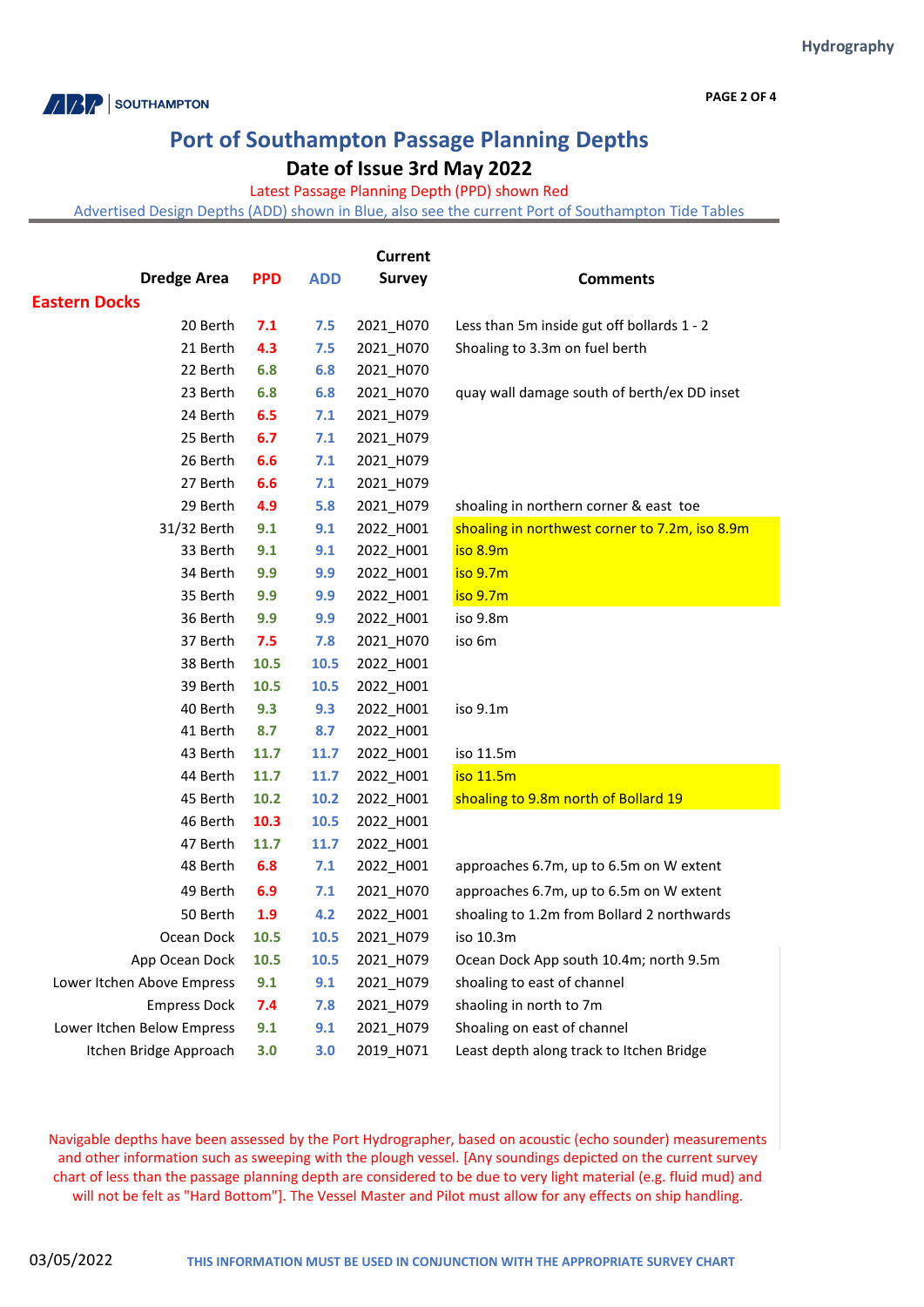**PAGE 3 OF 4**

### **Port of Southampton Passage Planning Depths**

### **Date of Issue 3rd May 2022**

#### Latest Passage Planning Depth (PPD) shown Red

Advertised Design Depths (ADD) shown in Blue, also see the current Port of Southampton Tide Tables

| <b>Current</b>                |            |            |                     |                                                              |  |  |
|-------------------------------|------------|------------|---------------------|--------------------------------------------------------------|--|--|
| <b>Dredge Area</b>            | <b>PPD</b> | <b>ADD</b> | <b>Survey</b>       | <b>Comments</b>                                              |  |  |
| <b>Other Areas</b>            |            |            |                     |                                                              |  |  |
| Marchwood Wharf               | 1.9        | 4.0        |                     | 2021_H053 iso 2.8m - 2.0m on approach 1.7m if swinging       |  |  |
| Cracknore Jetty (ex. Husbands | 3.2        | 4.2        | 2021 H053           |                                                              |  |  |
| SMC Mulberry Jetty (No.1-2)   | 4.3        | 4.9        | 2022_H011           |                                                              |  |  |
| SMC Falkland Jetty (No.3-4)   | 7.9        | 8.0        | 2022_H011           |                                                              |  |  |
| SMC Gun Wharf Jetty (No.5)    | 4.7        | 4.9        | 2022_H011           |                                                              |  |  |
| SMC Gun Wharf Jetty (No.6)    | 3.0        | 3.0        | 2022_H011           |                                                              |  |  |
| Princes Wharf                 | 2.0        | 2.0        |                     | 2021_H054 iso 1.7m outer eastern-outer berth pocket.         |  |  |
| Saxon Wharf                   | 2.5        | 2.5        | 2019_H072           |                                                              |  |  |
| Dibles Wharf                  | 1.9        | 2.2        | 2021_H054           |                                                              |  |  |
| Dibles Gut                    | 1.3        | 2.0        | 2021_H054           |                                                              |  |  |
| Crown & Leamouth Wharves      | 2.8        | 3.0        | 2022_H014           |                                                              |  |  |
| Britannia Wharf               | 1.6        | 2.2        |                     | 2022 H007 shoaling alongside quay 1m                         |  |  |
| Phoenix Wharf                 | 2.4        | 2.4        |                     | 2022_H007 shoaling north and south quay.                     |  |  |
| <b>Burnley Wharf</b>          | 1.6        | 2.0        |                     | 2022_H007 shoaling 1.6m                                      |  |  |
| Centenary Wharf (North)       | 6.3        | 6.3        | 2019_H071           |                                                              |  |  |
| Centenary Wharf (South)       | 6.7        | 6.7        | 2019_H072           |                                                              |  |  |
| <b>BP Hamble</b>              | 13.6       | 13.6       |                     | 2022_H010 shoaling in north of berth pocket.                 |  |  |
| <b>BP Hamble Approaches</b>   | 11.2       | 11.2       |                     | 2022_H010 11m shoaling in North and South of approaches      |  |  |
| FMT <sub>1</sub>              | 10.2       | 10.2       | 2022_H013           |                                                              |  |  |
| FMT 1 Approaches              | 10.2       | 10.2       | 2022_H013           |                                                              |  |  |
| FMT <sub>2</sub>              | 11.6       | 12.6       | 2022_H013           |                                                              |  |  |
| FMT 2 Approaches              | 10.2       | 10.2       | 2022_H013 iso 10.1m |                                                              |  |  |
| FMT <sub>3</sub>              | 12.5       | 12.6       | 2022_H013           |                                                              |  |  |
| FMT 3 Approaches              | 12.6       | 12.6       | 2022 H013           |                                                              |  |  |
| FMT <sub>4</sub>              | 14.9       | 14.9       |                     | 2022_H013 iso 14.8 between FMT4/5                            |  |  |
| FMT 4 Approaches              | 13.2       | 13.2       | 2022_H013           |                                                              |  |  |
| FMT <sub>5</sub>              | 14.9       | 14.9       |                     | 2022 H013 iso 14.8 between FMT4/5                            |  |  |
| <b>FMT 5 Approaches</b>       | 13.2       | 13.2       |                     | 2022 H013 shoaling to 12.2m SE of berth                      |  |  |
| FMT <sub>6</sub>              | 5.6        | 5.6        | 2022_H013           |                                                              |  |  |
| FMT <sub>7</sub>              | 5.5        | 5.6        | 2022_H013           |                                                              |  |  |
| FMT <sub>8</sub>              | 5.6        | 5.6        | 2022 H013           |                                                              |  |  |
| FMT <sub>9</sub>              | 6.6        | 6.6        | 2022_H013           | iso 6.5m on approach                                         |  |  |
| FMT Coastal Approach (6-9)    | 5.6        | 5.6        |                     | 2022 H013 Isolated 5.3m shoal ivo FMT8                       |  |  |
| <b>Fawley Power Station</b>   | 1.5        | 2.4        |                     | 2021_H026 shoaling within basin to 0.8m and -0.6m north quay |  |  |
| Solent Refit Approaches       | 1.4        | 1.4        |                     |                                                              |  |  |

Navigable depths have been assessed by the Port Hydrographer, based on acoustic (echo sounder) measurements and other information such as sweeping with the plough vessel. [Any soundings depicted on the current survey chart of less than the passage planning depth are considered to be due to very light material (e.g. fluid mud) and will not be felt as "Hard Bottom"]. The Vessel Master and Pilot must allow for any effects on ship handling.

**ARP** SOUTHAMPTON